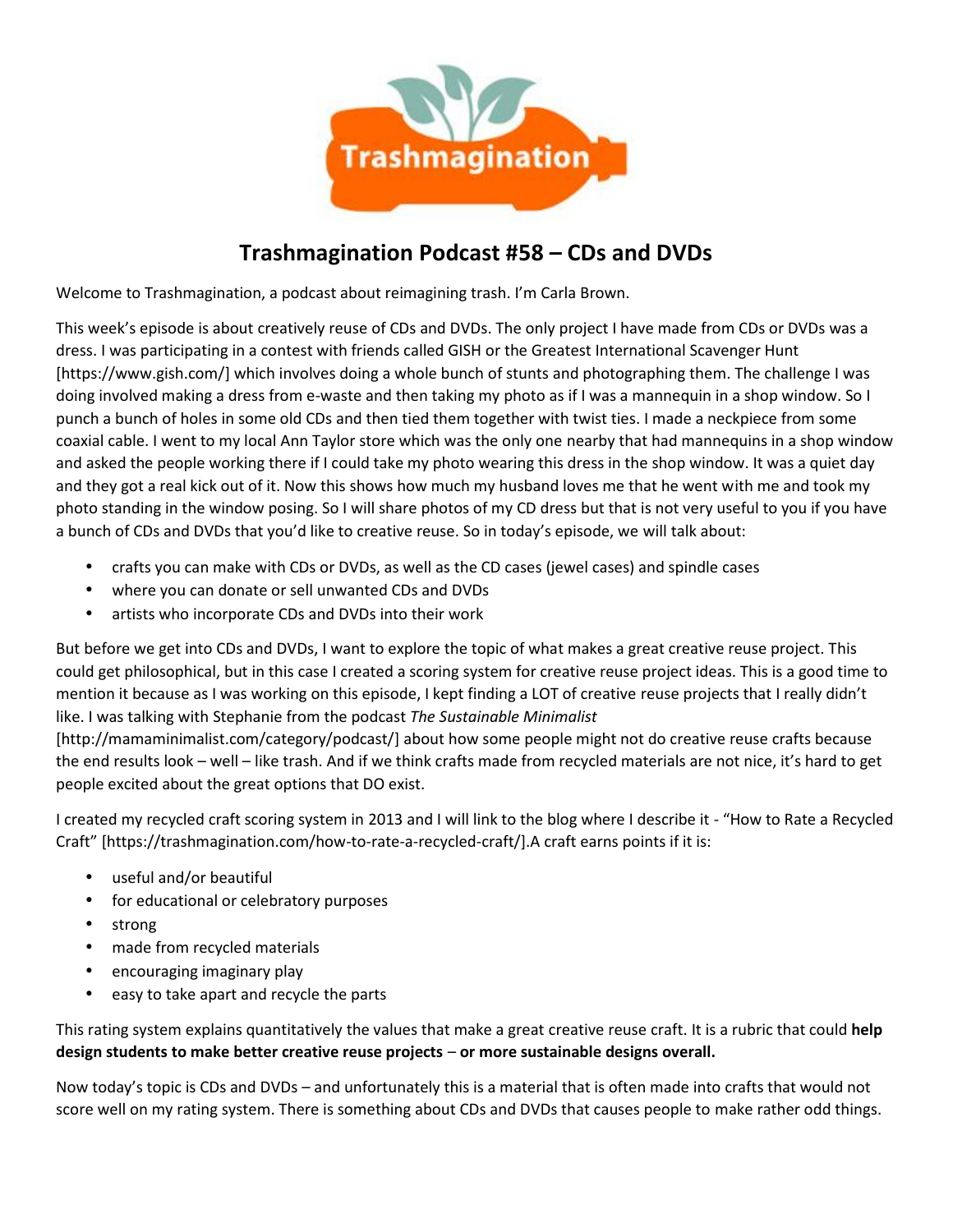The most common items people make with CDs, DVDs, jewel and spindle cases are ornaments, coasters, disco balls and clear boxes. It usually involves yarn wrapping, painting, gluing and breaking CDs and DVDs into little chunks. In particular, there were a lot of crafts you might do with little kids where the end result would score poorly on my recycled craft rating system. I understand that kids need to start somewhere, but I also think that we can design better crafts so that the child explores materials while also making beautiful and useful items. I will link to a page in the show notes that lists 25 crafts from CDs if you want examples of what I'm talking about [http://www.playideas.com/25 brilliant-recycled-cd-kid-crafts/]. One example would be an ice cream cone craft which involved gluing a CD to a triangle, then cover the CD with tissue paper. This could be achieved with a circle of cardboard and then at least the craft could be put in the paper recycling afterwards. Adding a CD just makes the whole thing end up in landfill.

I am also puzzled by crafts for bird feeders and bird baths that involve CDs and DVDs [https://tide.com/en-us/about tide/sustainability/tide-keepsies/bird-feeder]. Some people hang CDs and DVDs in fruit trees to scare away birds because of their reflective surfaces. If there are any bird experts listening, could you let me know what you think about that at trashmagination@gmail.com.

#### **Projects that Involve Cutting and Baking CDs**

The first projects I will share involve cutting and baking CDs. Note that many crafts that involve cutting and baking can only be done with CDs and not DVDs because a CD is basically a circle of clear plastic with silver on it, but a DVD is not. I worry about the baking projects in terms of off-gassing stuff into my kitchen. I would probably do these projects if I had a toaster oven I could take outside, or an art studio with good air flow. My kitchen window doesn't even open!

When it comes to baking CDs, some people bake CDs whole. They make a little dish by placing the CD on a glass jar or bottle and then baking it. The sides of the CD melt down to make a dish. Loraine Brummer has a tutorial where she uses suncatcher paints on CDs to make little dishes with her granddaughters [https://feltmagnet.com/crafts/our-cd-crafts]. Fancy Tat Crafts in the UK sells the dishes already made [https://www.etsy.com/shop/FancyTatCrafts].

Other people cut up the CDs before baking them. They make little tiles to be used in mosaics. Many people remove the silver stuff that lines the CD and just use the clear plastic. The crafter Mugsy Makes takes a stamp and ink to put designs on the CDs before she cuts them to make tiles [https://www.youtube.com/watch?v=tlHZZ6U5BQM].

Another crafter uses acrylic paint to make tiles in all sorts of colors. She cuts the CDs into square tiles, paints one and then puts another square over the painted side. Then she cooks the tiles so they meld together to make a thick, colorful tile [https://www.youtube.com/watch?v=YxEVzlubVU8]. They get all bubbly looking in some cases, which looks very professional and almost like actual glass.

The crafter Made By Fate does not remove the silver stuff, but cuts up the CDs as they are to make silver tiles. This is great if you want to have a whole bunch of items that look like mirrors. But the disadvantage of this method is that the CD tiles are not as thick [https://youtu.be/3alQa\_rd8p8]. This crafter makes it easier to cut up the CDs by soaking them in hot water. They also use a hole punch to make a whole bunch of little silver plastic circles that looks like big glitter.

Some projects suggest microwaving CDs. This causes the silver stuff to break into a thousand little pieces and puts on a light show in your microwave. However, it can also destroy your microwave even if you zap them for only a few seconds, so I'm not recommending those projects for safety reasons. You can bake CDs to get a similar bubbly effect.

Once you have made your tiles from CDs, people use them to decorate trays and bird baths. This involves gluing the tiles to an object and then adding grout in the spaces between the tiles. I will share a tutorial by Danny Seo where he decorates a tray with CD tiles [https://www.facebook.com/NaturallyDannyTV/videos/518607988505500/].

#### **No-Bake Projects that Involve Gluing Items to CDs**

If you don't have a great set-up for baking tiles, these next projects are for you. When searching Youtube for CD and DVD crafts, I was surprised by the most popular results. Many of the most popular videos were Ganpati wall or car hangings. These are created by people to celebrate the Indian deity Ganesha. I asked my friend Rupa about this because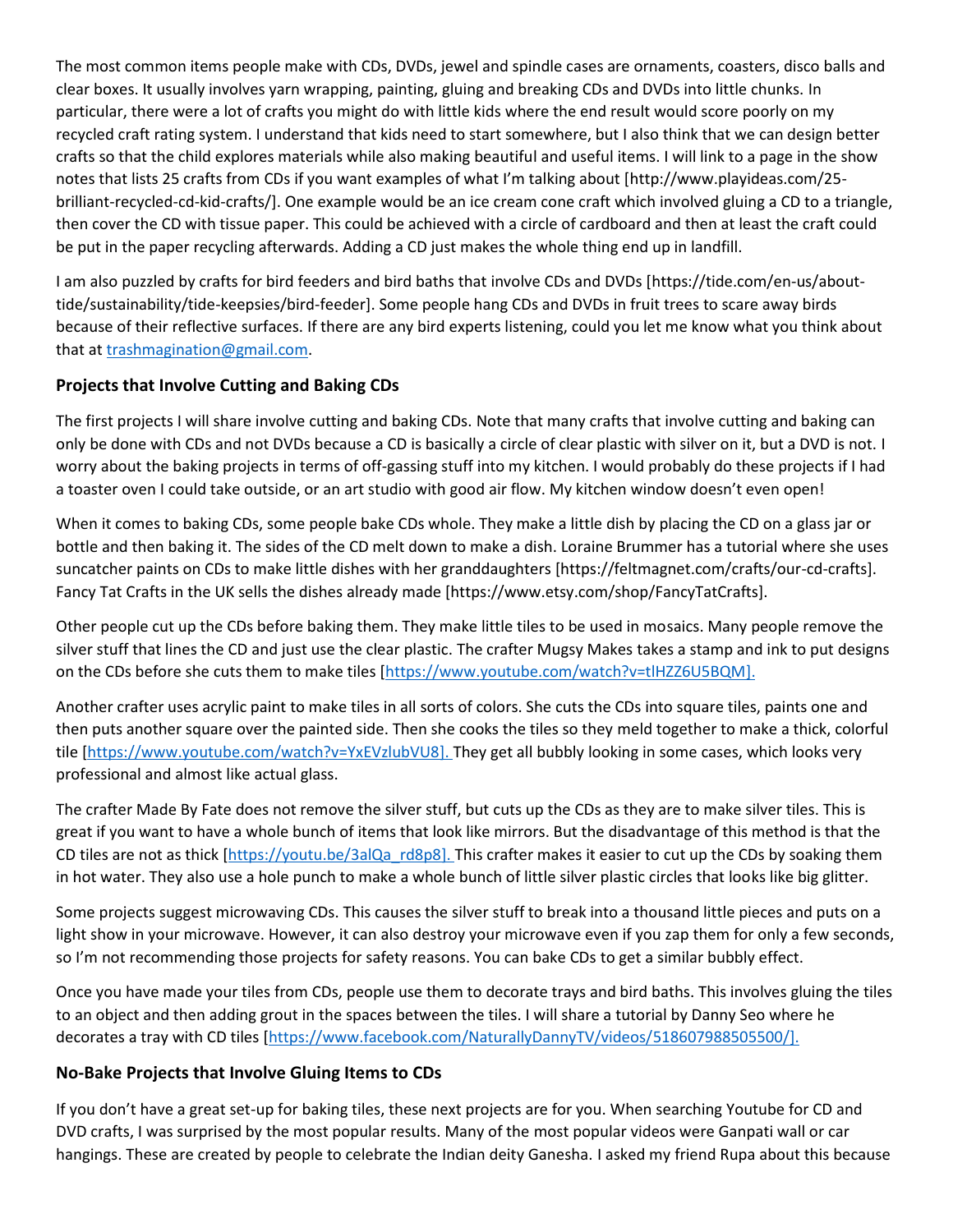I know she is very interested in Indian handicrafts. She wrote, "It's not surprising that so many home-crafts and DIY crafts are oriented towards Ganesha. The word Ganesha comes from "gana"= People and "easha" = god/lord/leader and "pati" is another word for lord. So basically he's the popular deity among common people and a prayer to him first thing in the morning is still very common among religious Hindus. Ganesha art adorns almost every commonly used space, classrooms, printing presses, offices, grocery stores and even car dashboards so he likely becomes the center of pretty much most DIY crafts. Ganesha's appeal crosses all sects of Hinduism so no matter what your sect, you're likely to have a special place in your heart for Ganesha."

There are many videos showing how to recycle CDs or DVDs into these wall-hangings. Mostly it involves gluing beautiful fabric on the CD and then trimming it with gorgeous ribbons. On the face of the CD, the crafter glues a design often involving pistachio nut shells and pretend jewels. I will share a video in the show notes of one of my favorites by Seema Tungare [https://youtu.be/1HBbdsfuKMM].

In addition to making wall and car-hangings, I saw that many crafters in India also use CDs to make tea light holders or "diya" holders. This involved putting lots of pretend gems in a design on the surface of the CD or DVD, leaving space for a tea light in the center.

The blog decoist glued small round stones to a CD to make a trivet [https://www.decoist.com/2015-07-06/old-cds upcycling-diy/cd-teapot-1/]. The neutral gray colors of the stones are really popular right now. It looks like they also glued on some gray wool.

Another popular ornamental craft that has a nice final result involves removing the silver part of the CD and then painting a mandala design with puffy paint. Once that puffy paint has dried, the crafter fills in the spaces with stained glass lacquer. The trick with this craft is a steady hand when drawing the mandala design with puffy paint. Many of these videos are in Spanish, but even if you don't speak Spanish, the production quality is great and you can learn by watching, so I'll share my favorite in the show notes [https://youtu.be/bGzj9Ue6e3M].

Finally, if you love to crochet, I saw some beautiful designs where crochet artists actually crochet a design over a CD or DVD. The CD or DVD acts as a shiny backdrop to some beautiful stitching [https://yarnbombersunited.weebly.com/cd mandalas.html]. I don't know how to do such fancy crochet stitching but I saw some really beautiful results.

# **Making Toys from CDs and DVDs**

Here are a few quick ideas for making CDs or DVDs into toys:

- Stove top details -https://declutterorganizerepurpose.wordpress.com/2011/02/28/repurpose-cardboard boxes-into-kid-craftstoys/ - If you make a child-sized play stove from a cardboard box, CDs or DVDs can be the burners where they put their play pots and pans.
- Balloon Hovercraft https://www.youtube.com/watch?v=tFrnlJr8ueI&feature=youtu.be
- Hand weights Danny Seo built his own set of hand weights by putting a whole bunch of CDs and DVDs on a 12 inch threaded metal pipe and securing them with ½ inch nuts. https://www.facebook.com/NaturallyDannyTV/videos/518609508505348/

# **Made from CD Jewel Cases**

Now I'll share some ideas for what to make with jewel cases – those square clear boxes that are the packaging for CDs. Many people use clear jewel cases the same way you would use picture frames. They put a photo in the case and hang them on a wall or prop them on a table. A blogger named Trie expanded a photo to a very large size, and then cut the photo into squares the size of a jewel case. She then hung them on a wall side by side to make a huge portrait with jewel cases put together in a grid [https://my-little-projects.blogspot.com/2012/02/clear-cd-case-art-project.html].

Other crafters attach jewel cases together to make a clear box with photos or art inside, but the box can hold pencils or whatever. It can become a bird feeder if you put a little shelf along one side to keep the birdseed from falling, and you can still see the birds inside. The blogger Cindy Fortin put a bunch of Christmas lights in clear boxes and decorated them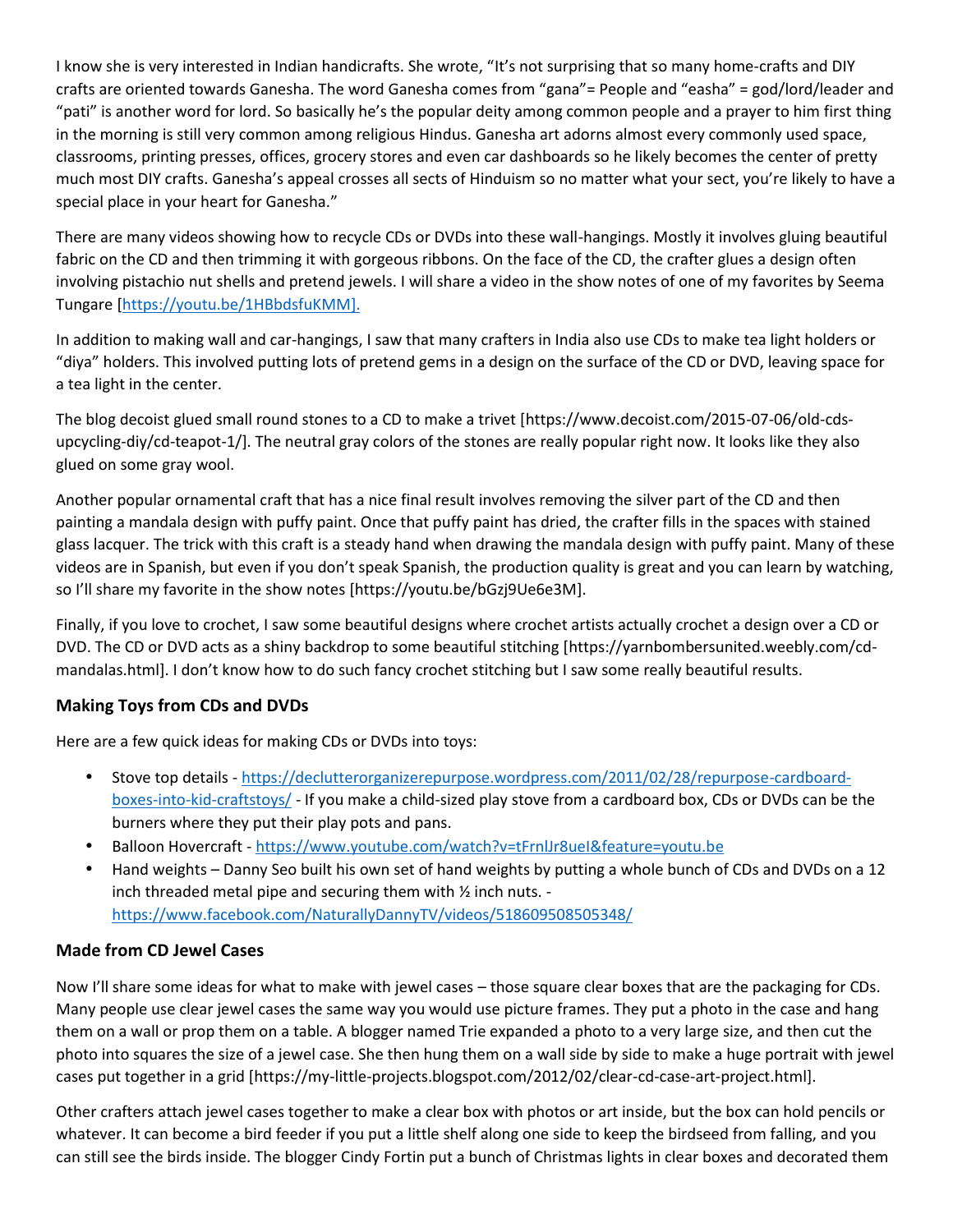with a bow to make a pretty holiday decoration and an alternative to stringing up Christmas lights [https://www.youtube.com/watch?v=JUhsQMQUb5M].

If we expand that box and make it even bigger, we can make a greenhouse [https://taunieverett.com/cd-case greenhouse-tutorial/]. The greenhouse is put together with plastic glue. It holds together well because the jewel cases open on a hinge, and so you glue the open doors of the jewel cases together to make a strong structure.

The blogger Teri Dimalanta from Giddy Giddy designed an ingenious craft from a jewel case which was a little maze toy [http://blog.giddygiddy.com/giddygiddy/2011/06/diy-cd-case-labyrinth.html]. She used the crafting supply known as Wikkistix which is a wax-covered string. You place the Wikkistix in any maze shape, and then put a tiny ball made from Sculpey. Close the jewel case and you know have a handheld toy.

The last jewel case craft I'll mention is fun if you have a bunch of jewel cases that are opaque but multi-colored. The blogger Simply We attached a bunch of these to a window in their home with double-sided tape to make a stained glass effect [https://simplywe.com/2012/11/18/repurposed-cd-jewel-cases/].

# **Made from CD or DVD Spindle Cases**

The last trash item that is associated with CDs and DVDS are those spindle cases, which are round and usually have a rod sticking up through the center to keep the CDs and DVDs from falling when you lift the clear lid. There was a photo that made the rounds of the internet a few years ago that showed someone transporting their bagel sandwich for lunch, which was a great idea! [https://i.pinimg.com/originals/0c/5b/22/0c5b222371c02f4f7d084252b076840b.jpg]

In terms of crafts, the blog CraftPatisserie covered a small spindle case with felt and felt flowers to make a toy birthday cake which I'm sure would be a cute addition to a play kitchen [https://craftpatisserie.wordpress.com/2013/06/20/riuso-creativo-cosa-ci-faccio-col-porta-cd/]

# **Where to Sell or Donate Functional DVDs**

That was a lot of crafting ideas, but the real question is – can you make money from your old DVDs? I was intrigued to learn about websites where you can type in the title of your DVD, assuming it is in good condition, and they pay you for it. One example is the website Decluttr.com [https://www.decluttr.com/entertainment/sell-dvds/]. Often it's something like 50 cents, but sometimes it's like \$5. You can just type in your collection and see if it if worth your time packaging up the DVDs and mailing them away. I will link to a website that suggests 12 websites like Decluttr who do this type of thing [https://wellkeptwallet.com/sell-used-dvds/] and I know these types of websites change all the time, but this information is from 2018 so it should be okay for a bit.

If you want to give your functional DVDs to a good cause, you can mail them to an organization called DVDs for the Troops [https://www.facebook.com/DVDSTOTHETROOPS/]. Often people are serving in places where they don't have access to Netflix but they could watch movies, so they appreciate our DVDs.

# **Artists Who Work with Recycled CDs and DVDs**

I love stories of artists who work with recycled materials, and when it comes to CDs and DVDs, there are some really extraordinary examples.

**British artist Sean Avery** builds elaborate animal sculptures by cutting up CDs and DVDs. He uses shards to make the fur of creatures such as lemurs and penguins. On his website, Sean says that the shards are not as sharp as they look and he mostly only hurts himself when he burns himself with his glue gun [https://seaneavery.com] https://www.instagram.com/seaneavery/

**Italian artists Mirco Pagano and Moreno De Turco** make portraits of famous musicians such as Bob Marley, Elvis Presley and Michael Jackson by laying out the CDs on a flat surface [https://www.behance.net/gallery/4017475/PIRACY]. The CDs come in different colors, and the artists layer them and overlap them to make the art. The CDs are not cut to make these pieces.